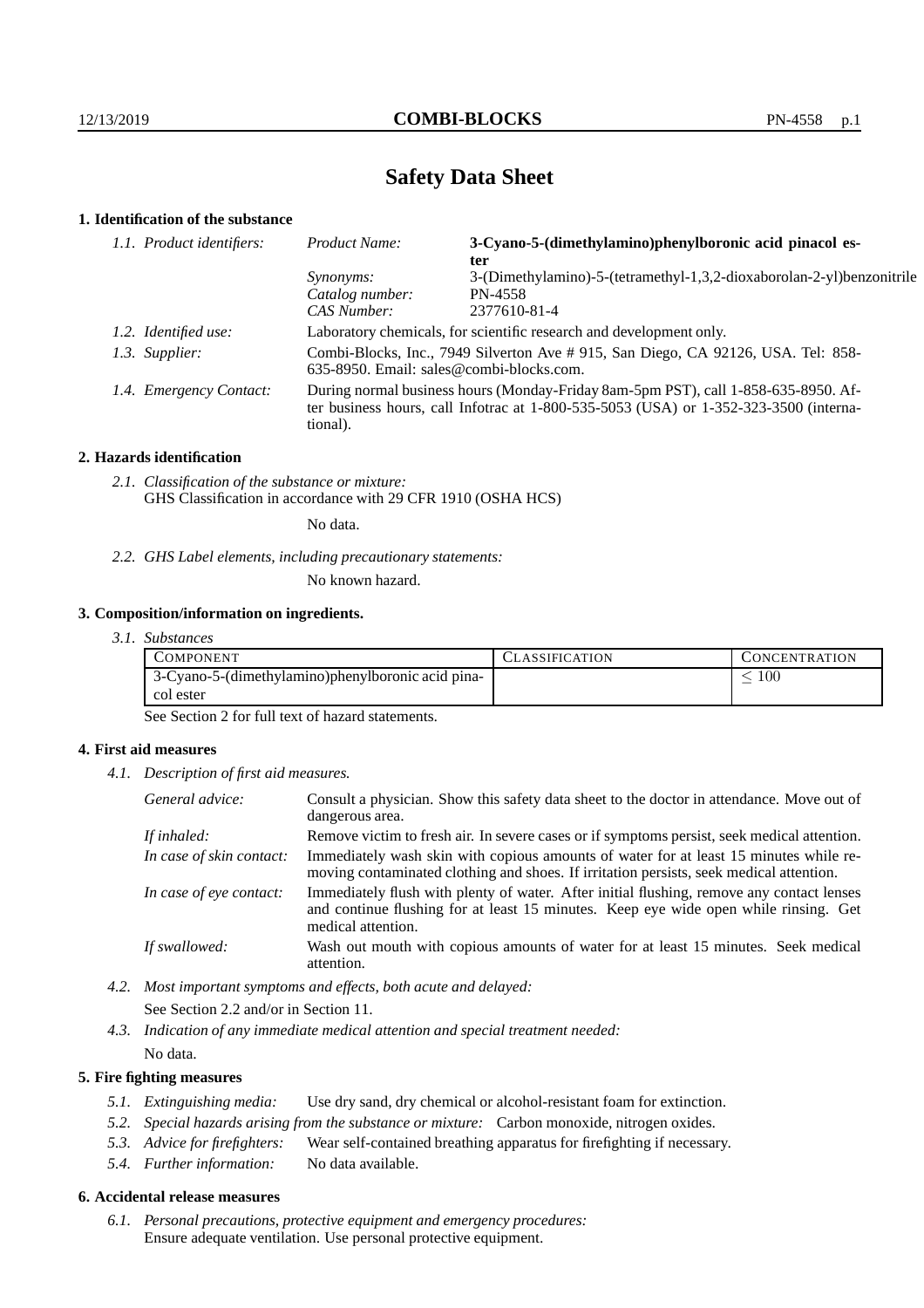| 6.2. Environmental precautions: |                                                                                                                                                                                                                                                            |                                                                                                                                                                                                                                                                                                                 |  |
|---------------------------------|------------------------------------------------------------------------------------------------------------------------------------------------------------------------------------------------------------------------------------------------------------|-----------------------------------------------------------------------------------------------------------------------------------------------------------------------------------------------------------------------------------------------------------------------------------------------------------------|--|
|                                 | Should not be released into the environment. See Section 12 for additional ecological information.                                                                                                                                                         |                                                                                                                                                                                                                                                                                                                 |  |
|                                 | 6.3. Methods and materials for containment and cleaning up:                                                                                                                                                                                                |                                                                                                                                                                                                                                                                                                                 |  |
|                                 |                                                                                                                                                                                                                                                            | Sweep up or vacuum up spillage and collect in suitable container for disposal.                                                                                                                                                                                                                                  |  |
|                                 | 6.4. Reference to other sections:                                                                                                                                                                                                                          |                                                                                                                                                                                                                                                                                                                 |  |
|                                 |                                                                                                                                                                                                                                                            | Refer to protective measures listed in Sections 8 and 13.                                                                                                                                                                                                                                                       |  |
|                                 | 7. Handling and storage                                                                                                                                                                                                                                    |                                                                                                                                                                                                                                                                                                                 |  |
|                                 |                                                                                                                                                                                                                                                            | 7.1. Precautions for safe handling: Avoid contact with skin and eyes. Avoid inhalation of vapour or mist. Keep away<br>from sources of ignition - No smoking. Take measures to prevent the build up of electro-<br>static charge. For precautions see section 2.2.                                              |  |
|                                 | 7.2. Conditions for safe storage, including any incompatibilities: Store refrigerated. Keep container tightly closed in<br>a dry and well-ventilated place. Containers which are opened must be carefully resealed<br>and kept upright to prevent leakage. |                                                                                                                                                                                                                                                                                                                 |  |
|                                 | Laboratory chemicals, for scientific research and development only.<br>7.3. Specific end $use(s)$ :                                                                                                                                                        |                                                                                                                                                                                                                                                                                                                 |  |
|                                 | 8. Exposure Controls / Personal protection                                                                                                                                                                                                                 |                                                                                                                                                                                                                                                                                                                 |  |
|                                 | 8.1. Control parameters:                                                                                                                                                                                                                                   |                                                                                                                                                                                                                                                                                                                 |  |
|                                 |                                                                                                                                                                                                                                                            | Components with workplace control parameters: Contains no substances with occupational exposure limit values.                                                                                                                                                                                                   |  |
| 8.2.                            | Exposure controls:                                                                                                                                                                                                                                         |                                                                                                                                                                                                                                                                                                                 |  |
|                                 |                                                                                                                                                                                                                                                            | Appropriate engineering controls: Ensure that eyewash stations and safety showers are close to the workstation<br>location. Ensure adequate ventilation, especially in confined areas.                                                                                                                          |  |
|                                 | Personal protective equipment:                                                                                                                                                                                                                             |                                                                                                                                                                                                                                                                                                                 |  |
|                                 | Eye/face protection:                                                                                                                                                                                                                                       | Wear appropriate protective eyeglasses or chemical safety goggles as described by OSHA's<br>eye and face protection regulations in 29 CFR 1910.133 or European Standard EN166.                                                                                                                                  |  |
|                                 | Skin protection:                                                                                                                                                                                                                                           | Handle with gloves. Gloves must be inspected prior to use. Use proper glove removal<br>technique (without touching glove's outer surface) to avoid skin contact with this product.<br>$\mathbf{D}$ , and the contract of the component of the component of the condition of the component of $\mathbf{A}$ , and |  |

| Eye/face protection:               | Wear appropriate protective eyeglasses or chemical safety goggles as described by OSHA's<br>eye and face protection regulations in 29 CFR 1910.133 or European Standard EN166.                                                                                                                                         |  |  |
|------------------------------------|------------------------------------------------------------------------------------------------------------------------------------------------------------------------------------------------------------------------------------------------------------------------------------------------------------------------|--|--|
| Skin protection:                   | Handle with gloves. Gloves must be inspected prior to use. Use proper glove removal<br>technique (without touching glove's outer surface) to avoid skin contact with this product.<br>Dispose of contaminated gloves after use in accordance with applicable laws and good<br>laboratory practices. Wash and dry hands |  |  |
| <b>Body Protection:</b>            | Complete suit protecting against chemicals, Flame retardant antistatic protective clothing.,<br>The type of protective equipment must be selected according to the concentration and<br>amount of the dangerous substance at the specific workplace.                                                                   |  |  |
| Respiratory protection:            |                                                                                                                                                                                                                                                                                                                        |  |  |
| Control of environmental exposure: | Prevent further leakage or spillage if safe to do so. Do not let product enter<br>drains.                                                                                                                                                                                                                              |  |  |

# **9. Physical and chemical properties**

*9.1. Information on basic physical and chemical properties*

| (a)     | Appearance:                                   | Solid          |
|---------|-----------------------------------------------|----------------|
| (b)     | Odour:                                        | No data        |
| (c)     | Odour Threshold:                              | No data        |
| (d)     | pH:                                           | No data        |
| (e)     | Melting point/freezing point:                 | $140 - 150$ °C |
| (f)     | Initial boiling point and boiling range:      | No data        |
| (g)     | Flash point:                                  | No data        |
| (h)     | Evaporatoin rate:                             | No data        |
| (i)     | Flammability (solid, gas):                    | No data        |
| (j)     | Upper/lower flammability or explosive limits: | No data        |
| (k)     | Vapour pressure:                              | No data        |
| (1)     | Vapour density:                               | No data        |
| (m)     | Relative density:                             | No data        |
| (n)     | Water solubility:                             | No data        |
| $\circ$ | Partition coefficient: n-octanol/water:       | No data        |
| (p)     | Auto-ignition:                                | No data        |
| (q)     | Decomposition temperature:                    | No data        |
| (r)     | Viscosity:                                    | No data        |
| (s)     | Explosive properties:                         | No data        |
| (t)     | Oxidizing properties:                         | No data        |
|         |                                               |                |